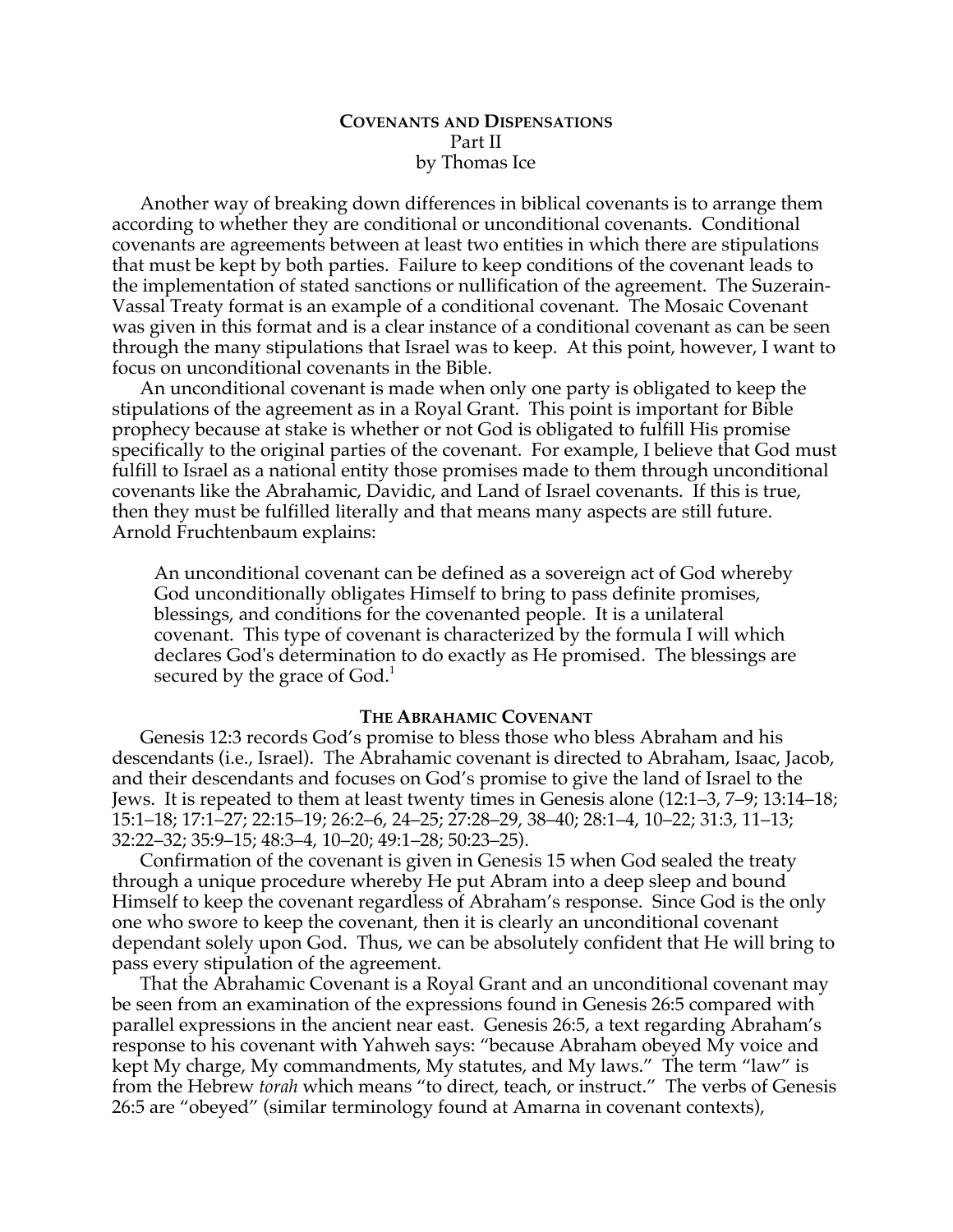referring to Abraham's obedience to sacrifice Isaac (Gen. 22:1-2), and "kept," where Abraham kept the instruction of Yahweh, paralleling an Assyrian grant where Ashurbanipal rewarded his servant Bulta with a grant because he "kept the charge of my kingship." These verbs indicate a personal relationship rather than a legal code of ethics. Thus, obedience to *torah* comes from the relationship of covenant.

Robert Dean elucidates the idea that the covenant the Lord initiated with Abraham came not out of compulsion to some legislation but as a response to God:

A close examination of the context reveals no covenant stipulations which could be viewed as pure legislative or ethical codes. What the context does reveal is that God has praised His servant Abraham because he has been faithful to do whatever the Lord instructed him to do. He did it not out of compulsion to legislation, but in a faith response to the instruction of God.<sup>2</sup>

Therefore, the Abrahamic covenant is an unconditional pact in which God's sovereign election of Abraham and his descendants are revealed and God's decrees for them are declared. Dr. Eugene Merrill tells us:

As most scholars now recognize, the covenant and its circumstances were in the form of a royal (land) grant, a legal arrangement well attested in the ancient New East. . . . the Abrahamic Covenant, . . . must be viewed as an unconditional grant made by Yahweh to His servant Abram, a grant that was to serve a specific and irrevocable function.<sup>3</sup>

### **COVENANTAL STIPULATIONS**

There are three major provisions of the Abrahamic covenant (Genesis 12:1-3). They are summarized as (1) *land* to Abram and Israel, (2) a *seed*, and (3) a worldwide *blessing*. A more complete breakdown of the covenant can be seen in its fourteen provisions gleaned from the major passages containing the treaty and its reconfirmations. Fruchtenbaum lists them as follows:

a. A great nation was to come out of Abraham, namely, the nation of Israel (12:2; 13:16; 15:5; 17:1-2, 7; 22:17b).

b. He was promised a land specifically, the Land of Canaan (12:1, 7; 13:14-15, 17; 15:17-21; 17:18).

- c. Abraham himself was to be greatly blessed (12:2b; 15:6; 22:15-17a).
- d. Abraham's name would be great (12:2c).
- e. Abraham will be a blessing to others (12:2d).
- f. Those who bless will be blessed (12:3a).
- g. Those who curse will be cursed (12:3b).
- h. In Abraham all will ultimately be blessed, a promise of Gentile blessing (12:3c; 22:18).
- i. Abraham would receive a son through his wife Sarah (15:1-4; 17:16-21).
- j. His descendants would undergo the Egyptian bondage (15:13-14).
- k. Other nations as well as Israel would come forth from Abraham (17:3-4, 6; the Arab states are some of these nations).
- l. His name would be changed from Abram to Abraham (17:5).
- m. Sarai's name was to be changed to Sarah (17:15).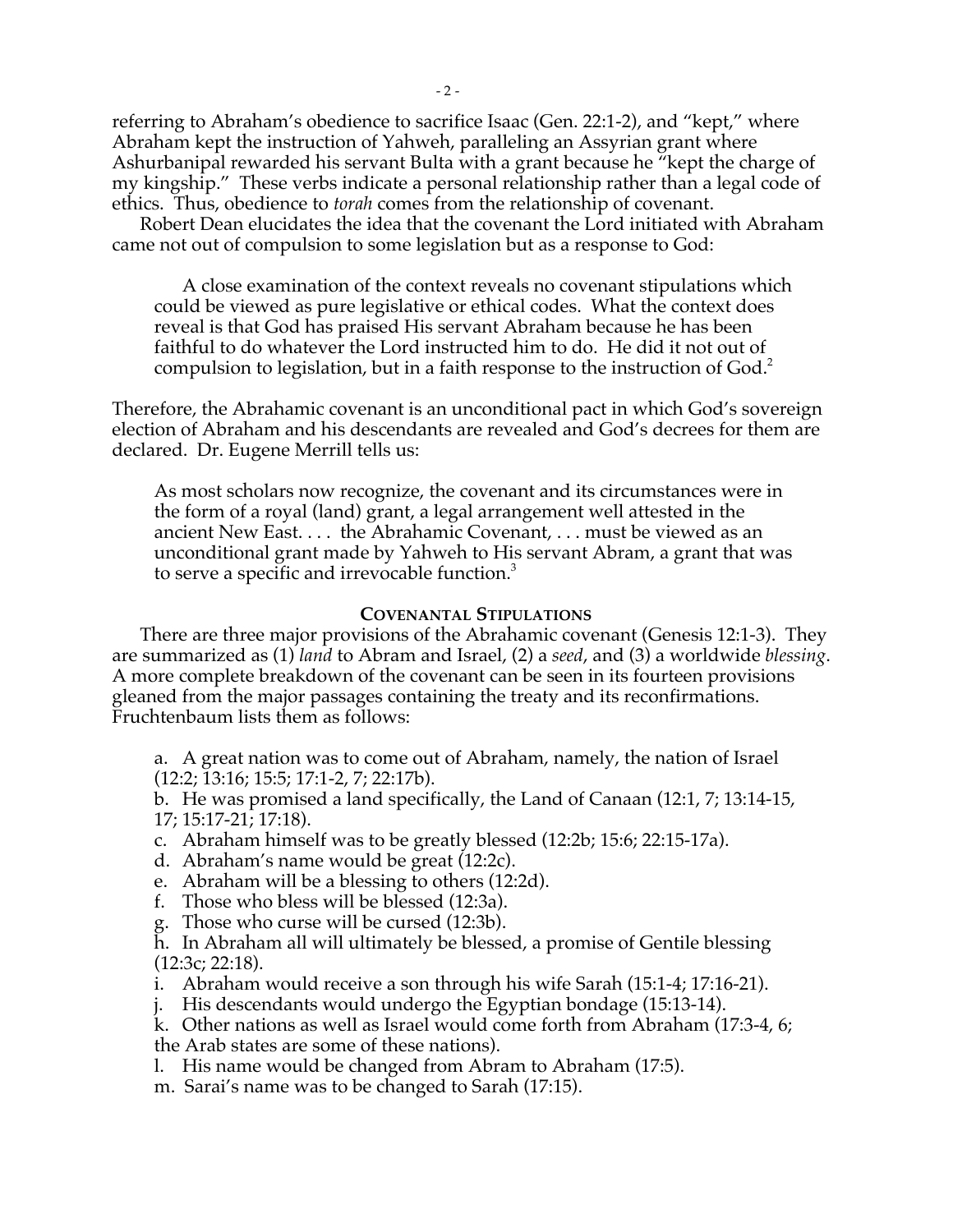n. There was to be a token of the covenant—circumcision (17:9-14) and so according to the Abrahamic covenant, circumcision was a sign of Jewishness.<sup>4</sup>

The above breakdown of the Abrahamic covenant exhibits a wide variety of promises that will prove to give direction to an interesting history for Israel and the world. Fruchtenbaum notes that fulfillment of these fourteen promises are distributed among the following three parties:

a. ABRAHAM—The following promises were made to Abraham: a, b, c, d, e,

f, i, k, l, m.

b. ISRAEL, THE SEED—The following promises were made to Israel: a, b, e, f, g, j, n.

c. GENTILES—The following promises include Gentiles: f, g, h, k.<sup>5</sup>

John Walvoord summarizes the importance of the Abrahamic covenant as foundational to the study of God's plan for history:

The Abrahamic covenant contributes to the eschatology of Israel by detailing the broad program of God as it affects Abraham's seed. . . . It is not too much to say that the exegesis of the Abrahamic covenant and its resulting interpretation is the foundation for the study of prophecy as a whole, not only as relating to Israel, but also for the Gentiles and the church. It is here that the true basis for premillennial interpretation of the Scriptures are found.<sup>6</sup>

The Abrahamic covenant is important when studying biblical covenants, for it expresses many unconditional decrees that will be expanded upon in subsequent revelation and surely fulfilled in history. Expansion of a biblical theme in the later revelation of Scripture has been called "progressive revelation." Much of the Abrahamic covenant is implemented through God's later dealings with national Israel.

# **COVENANTAL RELATIONSHIPS**

Perhaps it would be helpful at this point to stop and contemplate the relationship of an unconditional covenant, such as the Abrahamic covenant, to that of a conditional covenant, such as the Mosaic covenant. Unconditional covenants provide humanity with God's sovereign decree, telling us where He is taking history. On the other hand, conditional covenants provide us with the means He will use to get us there. God has said in the Abrahamic covenant that he will do certain things for the seed of Abraham, and the Mosaic covenant provides conditional stipulations that must be met before a decree from the Abrahamic covenant can take place. God decreed that Israel would receive certain blessings within the land of Israel, but that they would only enjoy them if they were obedient. When the Israelites disobeyed, they would be cursed. That cursing would eventually lead to obedience and finally result in the ultimate blessing promised in the Abrahamic covenant. "The primary purpose of the Sinaitic covenant," explains George Harton, "was to instruct the newly redeemed nation how they were to live for YHWH."7 Harton then concludes:

The covenant program revealed in the Pentateuch rests squarely on the twin pillars of the Abrahamic and Sinaitic covenants. This covenant program contains unconditional elements which reveal some things that God has